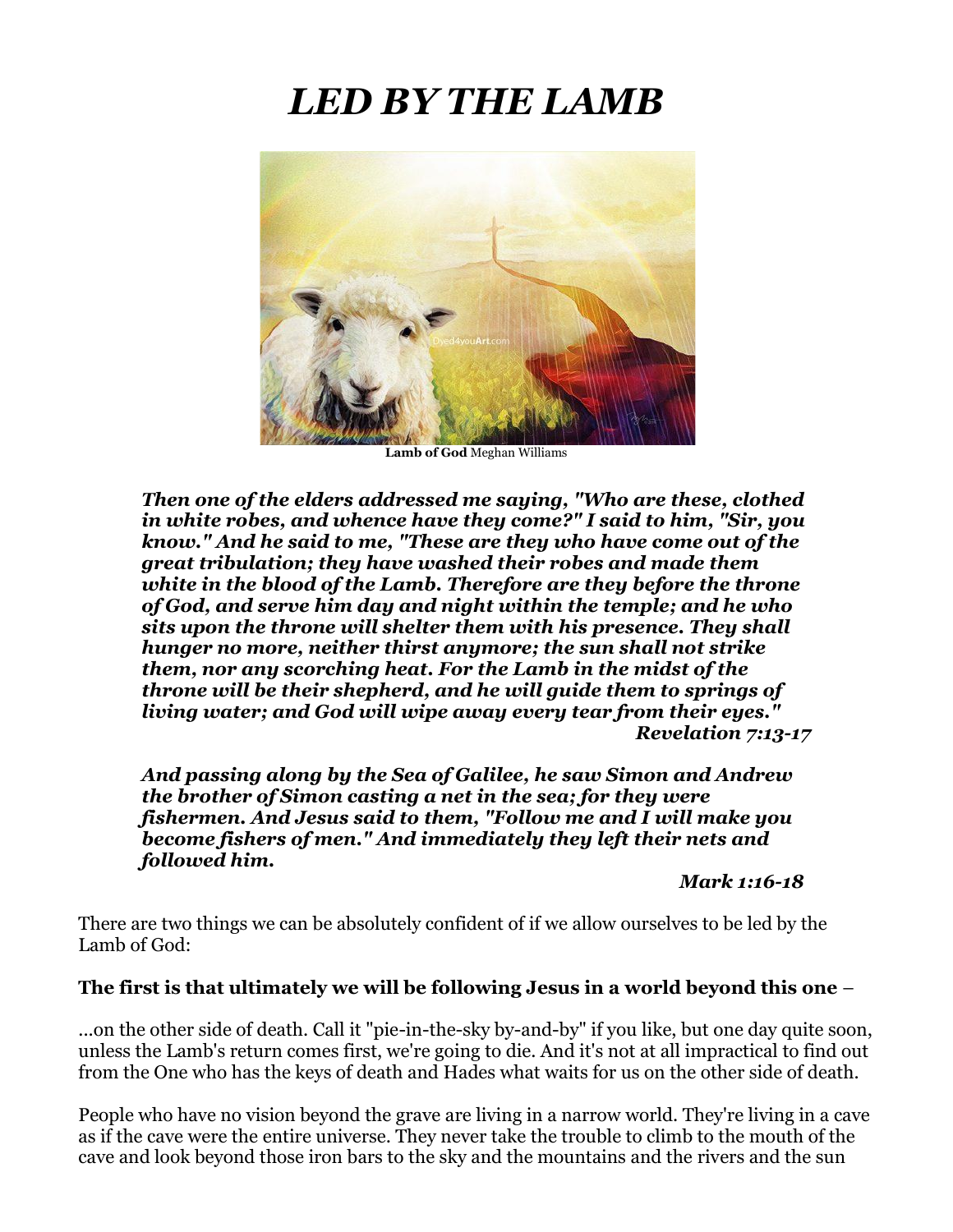and the stars. Everything you do in the cave has an influence on the life you will live when those bars open, and you pass into the world beyond. "If you follow me here you will follow me there. You will see the God of all glory. You will serve him day and night in his temple.



**Invitation to Lov**e Meghan Williams

You will never again know hunger or thirst or scorching heat for I will be your Shepherd and I will guide you to springs of living water. And the Father will wipe away every tear from your eyes."

#### **The second thing we will follow Jesus into tribulation**

We can be absolutely confident of, if we allow ourselves to be led by the Lamb of God now, is that on our way to that glorious day *we will pass through tribulation.*

*"...In the world you have tribulation; but be of good cheer, I have overcome the world."*

*John 16:33*

*"If they persecuted me, they will persecute you..."*

*John 15:20*

#### *"They will put you out of the synagogue; indeed, the hour is coming when whoever kills you will think he is offering service to God." John 16:2*

Just as surely as

....we have to have a vision of the life that waits for us beyond the grave and on into the resurrection of the dead….

… we also have to have a grasp of the hour of trial which, one way or another, comes to every saint of God who walks this earth.

When it is to come, how it is to come, is God's business. But we need to know that it is coming.

*"I have said all this to you to keep you from falling away. They will put you out of the synagogues; indeed, the hour is coming when whoever kills you will think he is offering service to God. And they*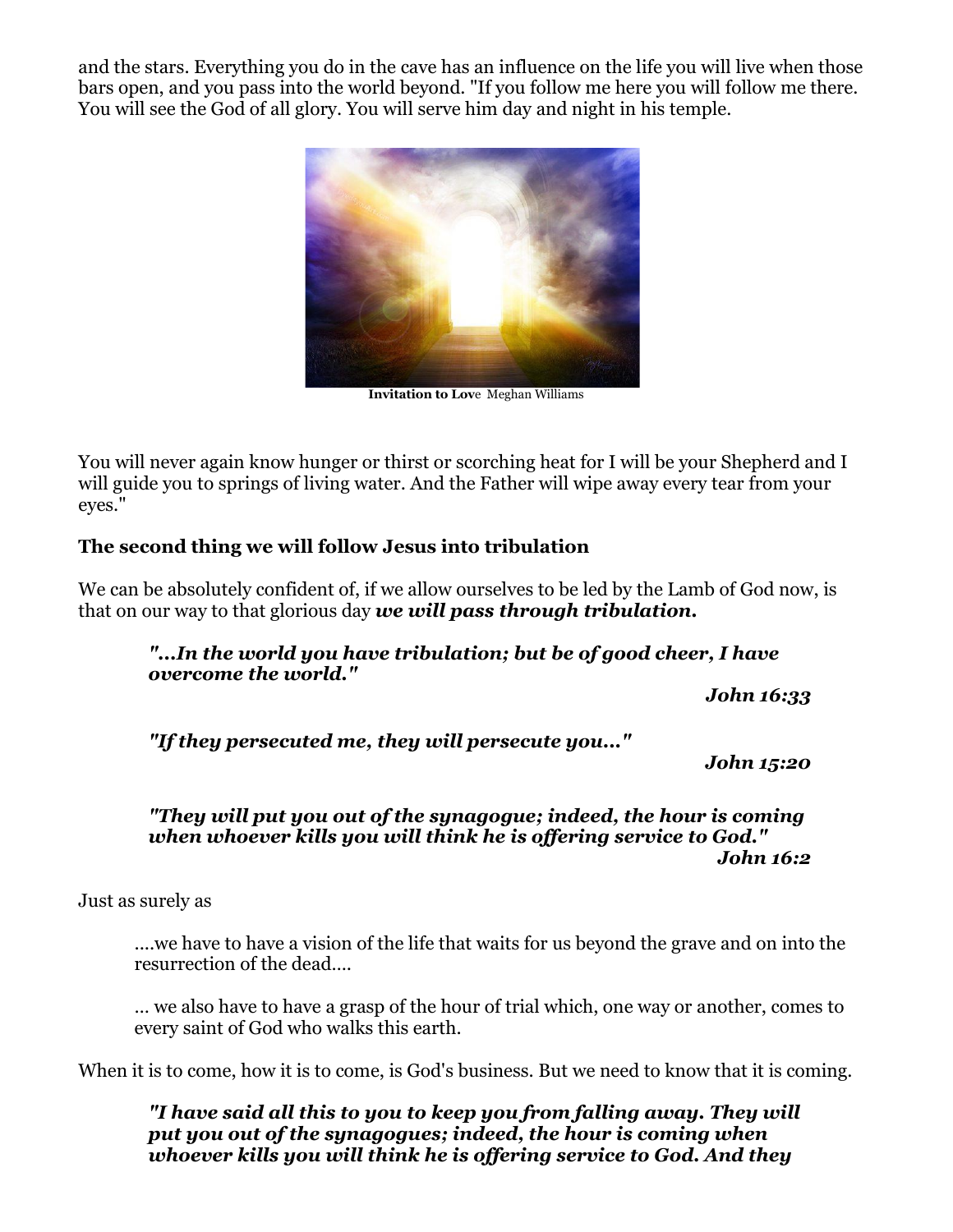#### *will do this because they have not known the Father, nor me. But I have said these things to you, that when their hour comes you may remember that I told you of them..."*

#### *John 16:1-4*

We are going to get our opportunity to know Jesus in the fellowship of his sufferings, to wash our robes and make them white in the blood of the Lamb. And when this hour comes, we can look the fire in the eye and say, "I knew you were on your way. At last you've come, so let's get on with it." And we will find that the same Lamb of God, who leads us now will lead us through the fire. He will guide us, direct us, preserve us, flood our hearts with glory. We will have a clearer sense of Jesus' presence as we walk through those flames than we had in all our life.

But what are we to do in the meantime?

The baptism of fire hasn't fallen yet. Nor has the hour of glory begun.

So what do we do now? Sit around and wait?

We are to do in this season of our lives exactly what Jesus called Peter and Andrew to do: "Follow me and I will make you become fishers of men."

## **Follow Me and I will Make You Fishers of Men**

One day we will follow Jesus through flames.

And one day we will follow Jesus to springs of living water – –no more flames, no more scorching heat.

**But now** we follow Jesus out into that world of anguish and strife and catch men in the net of God's mercy. We draw them into God's kingdom. "I will make you become fishers of men."



**The Great Harvest** Rik Berry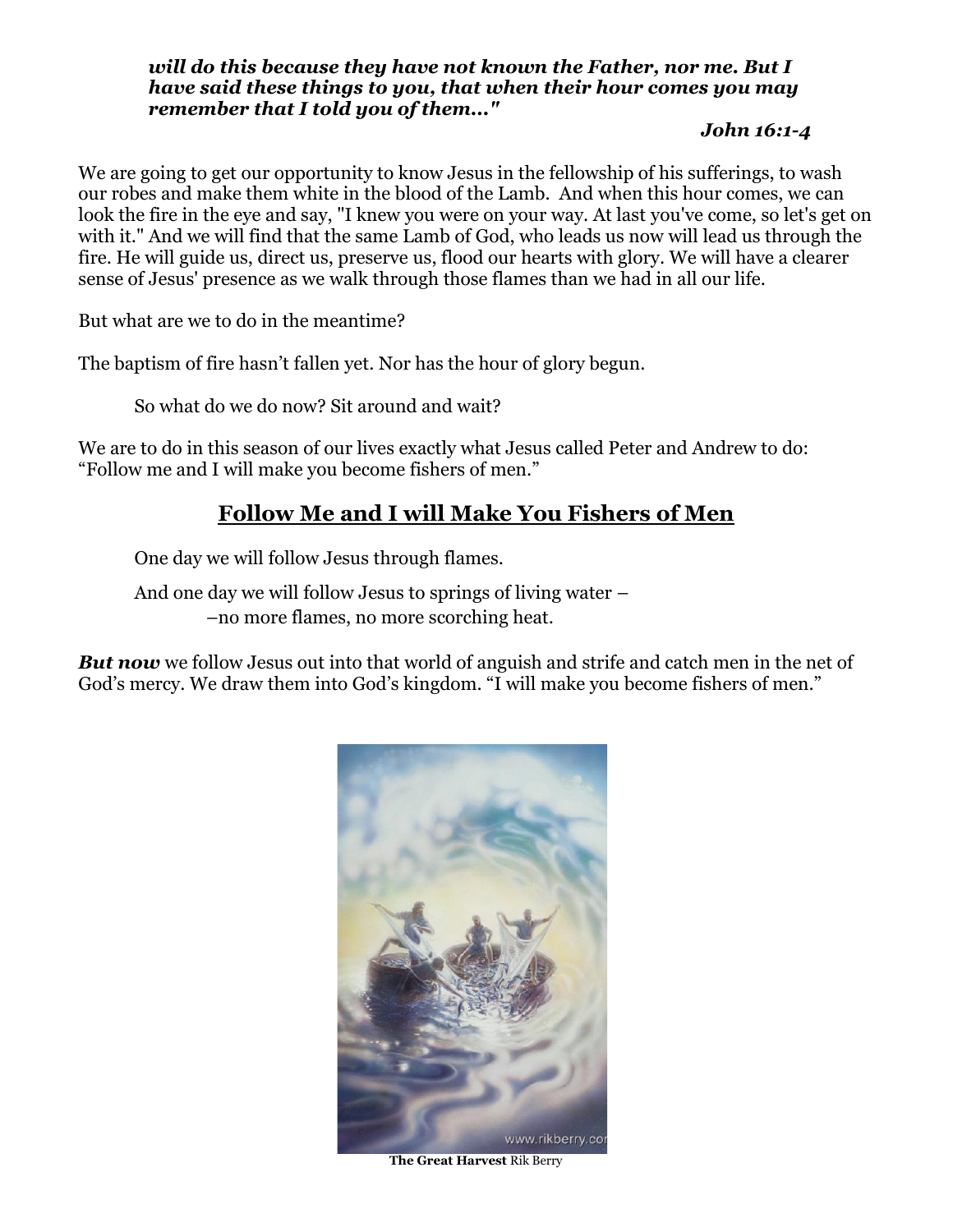None of us was born a fisher of men. None of us can learn how to do it as a skill or a technique. We are made effective as fishers of men by the burning presence of Jesus within us. We may be tongue-tied, shy, slow of mind, unattractive to look at, but Jesus makes us become fishers of men if we follow him.

Most of us still find it hard to believe that Jesus of Nazareth intends to put us into this kind of service. "Lord, I'm just not cut out for that sort of thing. I'll gladly support a missionary. I'll pray for others to be effective. I'll try to live a decent life. But don't expect me to bring people into your kingdom."

And yet, that's exactly what we're going to do – all of us. In the most natural down-to-earth ways, without any spotlights or trumpet fanfares, every single believer is going to see friends, acquaintances and even enemies respond to our invitation to enter the Kingdom of God.

It might happen on the telephone, or on a lunch break, a word spoken on an elevator, or a street corner, or in a 747, a letter, a hospital visit, a bowl of soup given to a sick neighbor, or a prayer prayed with a troubled soul after a Bible study.

# *"Follow me and I will make you become Fishers of men"*

## **"Follow him where?**



## **Follow Jesus first into the presence of God.**

**The Prayer** Rik Berry

Surely that's where Jesus took Peter and Andrew: into the presence of the Father. He made God real to them. He taught them to pray. "When you pray say, 'Our Father who art in heaven…'"

> *Ask, and it shall be given you, Seek and you shall find....*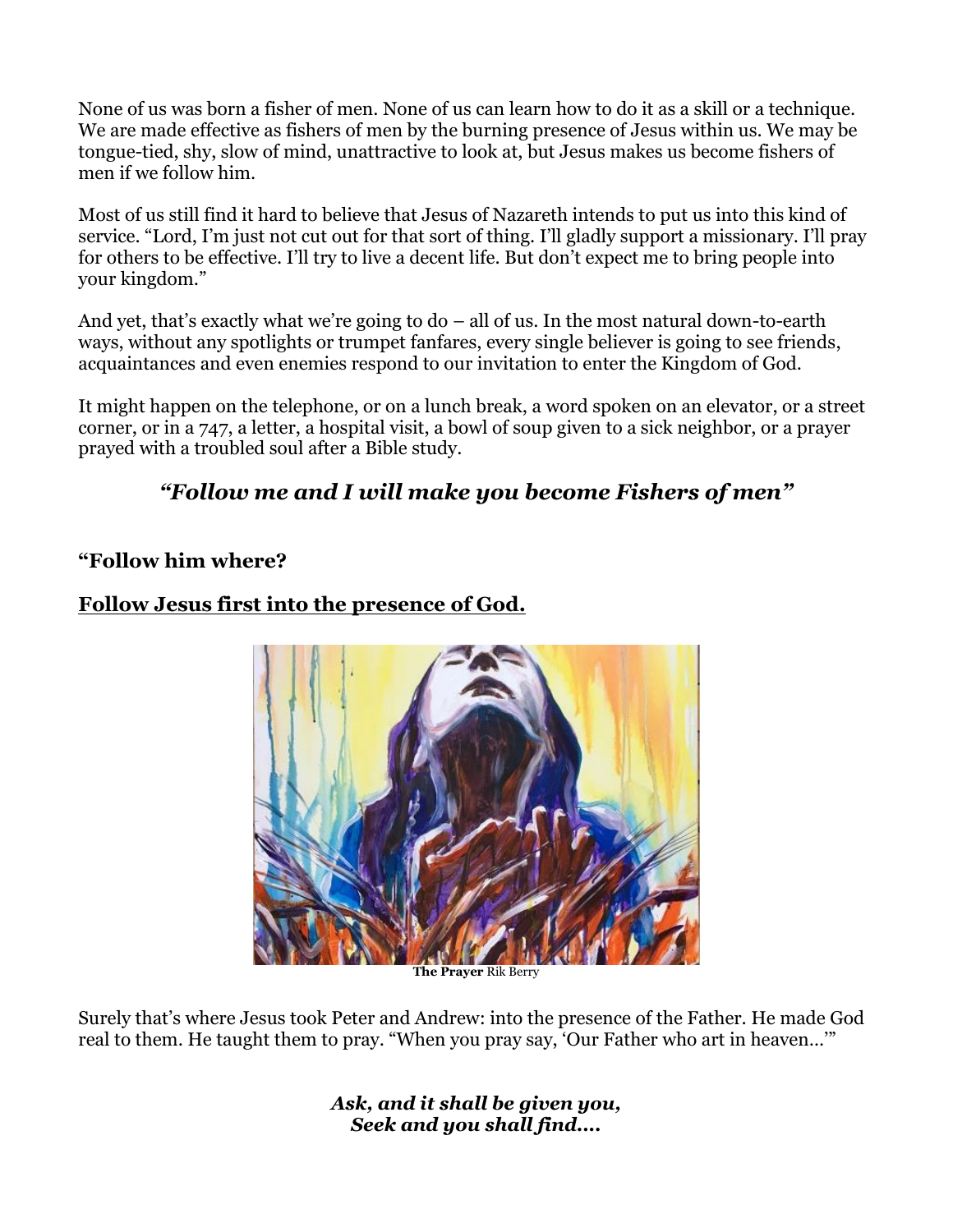## Find what?

God's presence. God's living Spirit. God's reality.

The only one who can bring you into the presence of God is Jesus.

There have been magnificent teachers. There have been religious giants, awesome prophets. But there is only one Lamb whose shed blood tears away the veil.

Each day that breaks you can follow Jesus into the presence of the living God. "Lord, I don't know how to pray, take me on into the presence of the Father." He will!

*Since then we have a great high priest who has passed through the heavens, Jesus, the Son of God, let us hold fast our confession. For we have not a high priest who is unable to sympathize with our weaknesses, but one who in every respect has been tempted as we are, yet without sin. Let us then with confidence draw near to the throne of grace, that we may receive mercy and find grace to help in time of need.* 

*Hebrews 4:14-16*

There in the presence of God….

 we learn to deny ourselves – to present our bodies as a living sacrifice, holy and acceptable to God.

## **Follow Jesus into the temple and the synagogue, the gathered assembly.**



**The Dead Raised** Rik Berry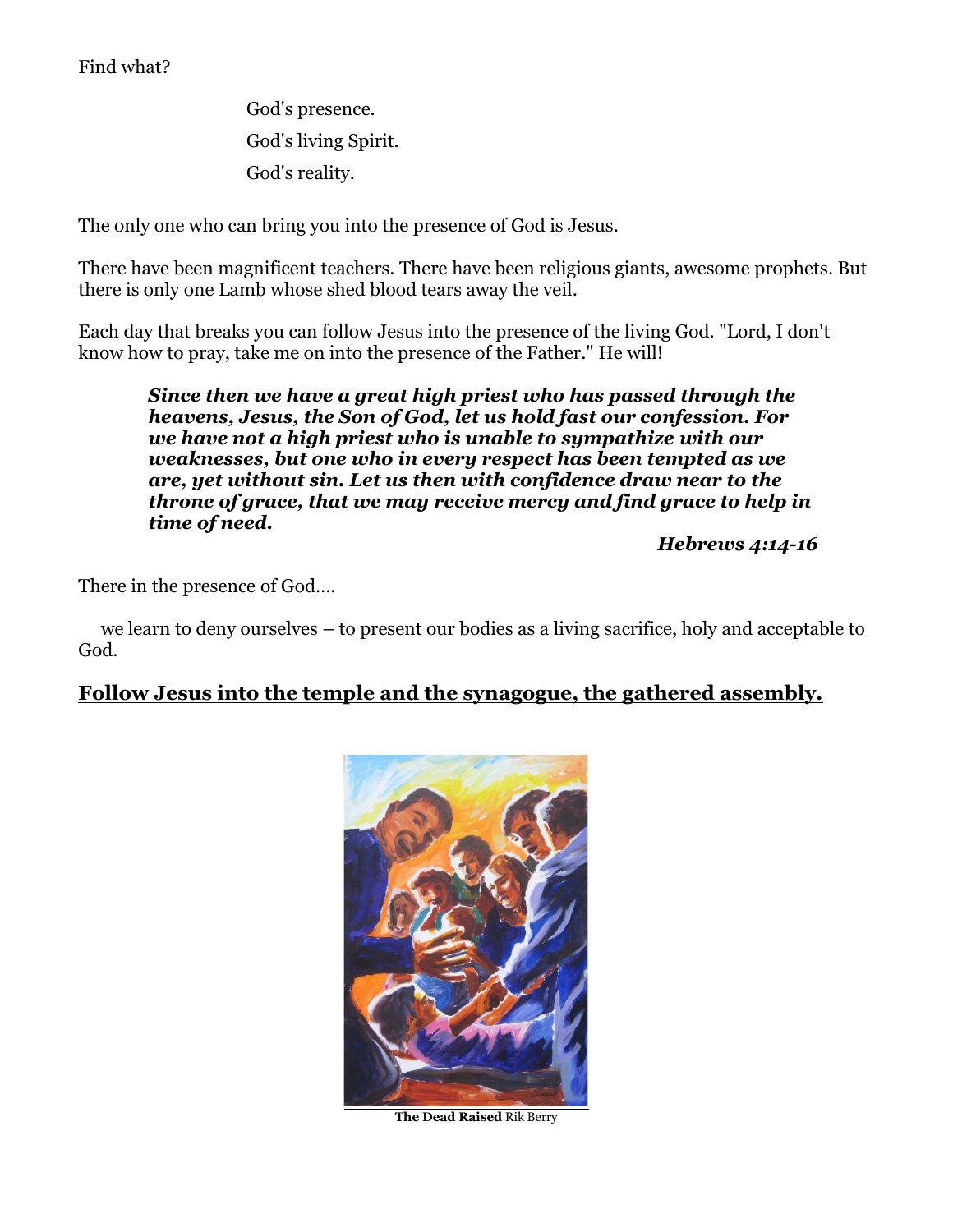The temple was corrupt and the synagogue was loaded with hypocrites. But Jesus was there with his disciples. He took his disciples to the place where people who loved God and people whose religion was only a pretense were all mixed together. That's where Jesus began his teaching. That's where Paul went every time he entered a city. Don't make the mistake so many are making these days of saying, "Those people in that church are all hypocrites.", "That fellowship is a bunch of phonies." If there are two people gathered there in his name ---- amid two hundred phonies --- Jesus is there. And you may find that among the two hundred "phonies" are people who, on the last day, will turn out to be holy men and women of God.

Don't presume to be separating the wheat from the tares, that's God's business. Be satisfied that if Jesus worshipped his Father in that mixed company of the synagogue we join him in that mixed company of wheat and tares he calls his church. It's in the fellowship, mixed as it is with human error and sinful pride, that the Spirit of God refines and strengthens us for the work he has given us to do.

## *...not neglecting to meet together... (Hebrews 10:25)*

#### *"For where two or three are gathered in my name, there am I in the midst of them." Matthew 18:20*

It's in the fellowship that Jesus teaches us how to deny ourselves – to lay down our lives for one another.

#### **Follow Jesus out into the midst of the masses, out to the people for whom he died.**



**The Touch** Rik Berry

*"The harvest is plentiful, but the laborers are few." Matthew 9:37*

*"Behold, I send you out as sheep in the midst of wolves; so be wise as serpents and innocent as doves." Matthew 10:16*

*"I sent you to reap that for which you did not labor..."*